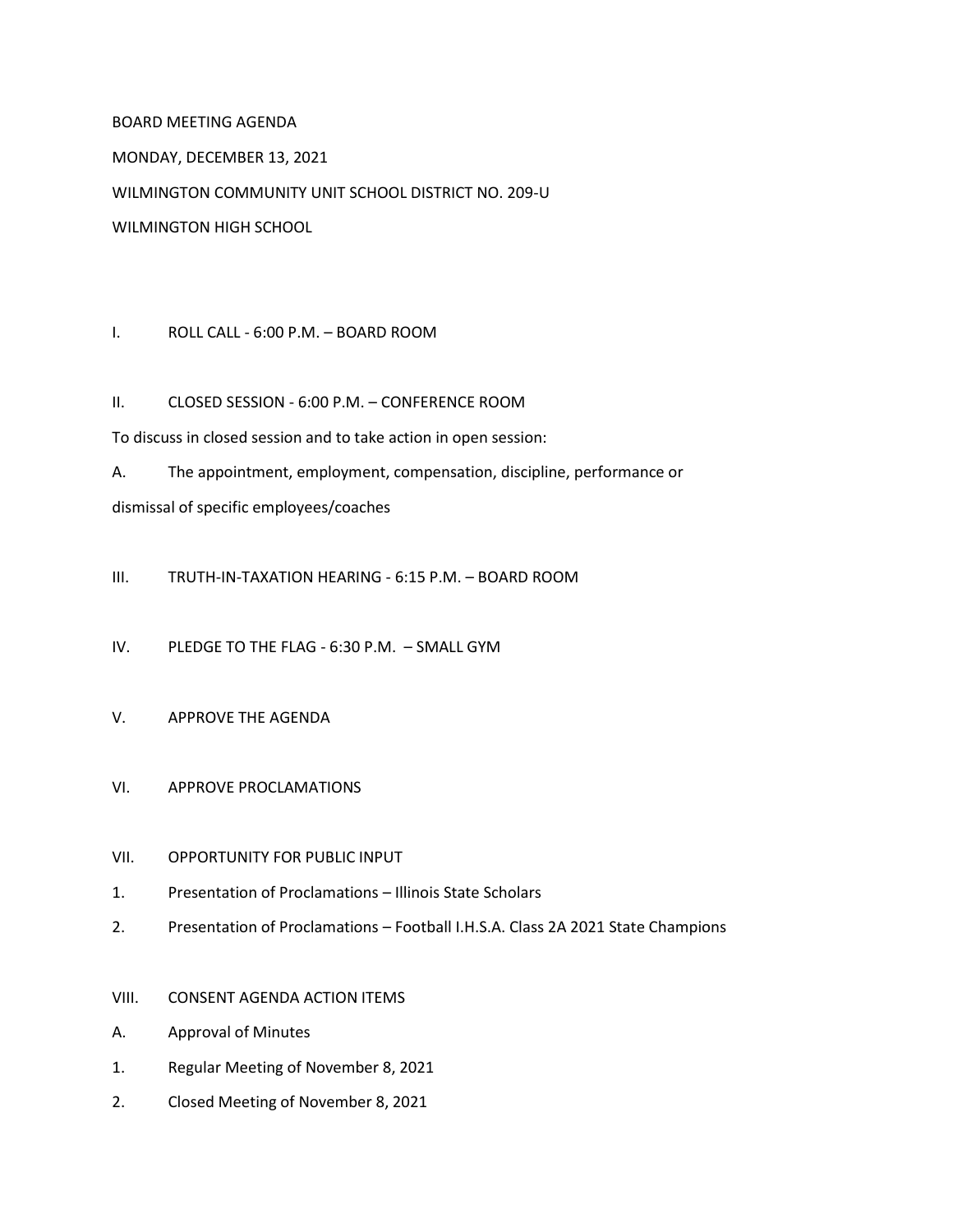- B. Administrators' Reports
- 1. Building Principals
- 2. Technology Coordinator
- 2. Finance Director
- 3. Curriculum Director
- 4. Superintendent
- C. Treasurer's Report
- D. Bills and Payroll
- E. Imprest Fund
- F. Monthly Financial Report
- G. Student Activity Fund Reports
- H. Additions to the 2021-2022 Substitute List
	- I. Fundraiser Approval
	- J. Facility Use Approval
	- K. Donation Approval
	- L. Sale or Disposal of Property No Longer Needed for School Purposes
	- M. SAT Test Preparation Course 2022
	- N. Approve Board Policy Undergoing 5-Year Review:

1. 4:120 – Food Services

- O. Approve First Reading of Board Policies as Amended and Presented:
	- 1. 2:20 Powers and Duties of the Board of Education; Indemnification
	- 2. 2:105: Ethics and Gift Ban
	- 3. 2:110: Qualifications, Term, and Duties of Board Members
	- 4. 2:120: Board Member Development
	- 5. 2:220: Board of Education Meeting Procedure
- 6. 2:220-E1: Exhibit-Board Treatment of Closed Meeting Verbatim Recordings and Minutes
- 7. 2:220-E5: Exhibit Semi-Annual Review of Closed Meeting Minutes
- 8. 2:220-E-6: Exhibit- Log of Closed Meeting Minutes
- 9. 2:260: Uniform Grievance Procedure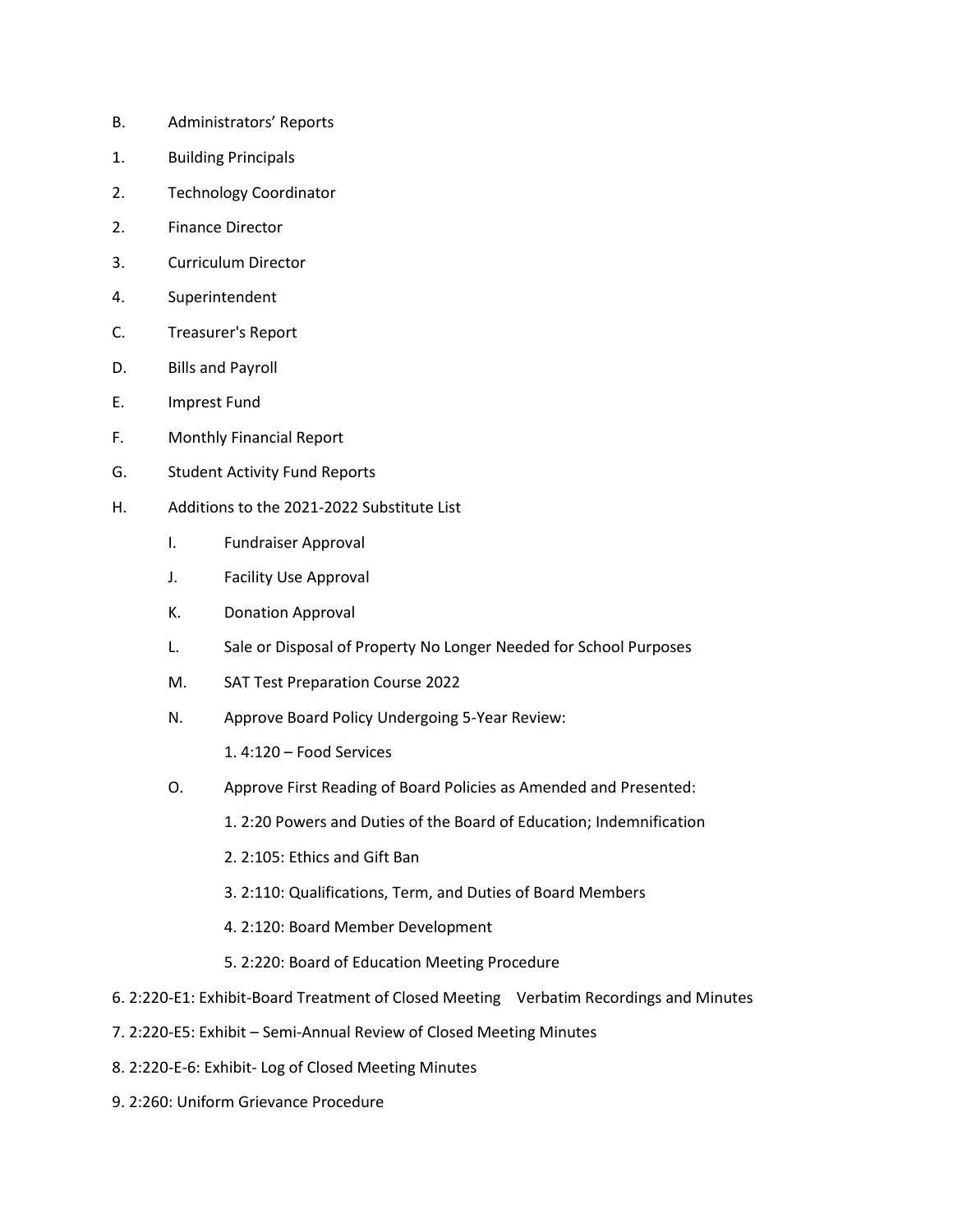- 10. 3:40: Superintendent
- 11. 3:50: Administrative Personnel Other Than the Superintendent
- 12. 3:60: Administrative Responsibility of the Building Principal
- 13. 4:60: Purchases and Contracts
- 14. 5:10: Equal Employment Opportunity and Minority Recruitment
- 15. 5:20: Workplace Harassment Prohibited
- 16. 5:30: Hiring Process and Criteria
- 17. 5:50: Drug-and Alcohol-Free Workplace; E-Cigarette, Tobacco, and Cannabis Prohibition
- 18. 5:90: Abused and Neglected Child Reporting
- 19. 6:15: School Accountability
- 20. 6:20: School Year Calendar and Day
- 21. 6:50: School Wellness
- 22. 6:60: Curriculum Content
- 23. 7:10: Equal Education Opportunities
- 24. 7:20: Harassment of Students Prohibited
- 25. 7:30: Student Assignment and Intra-District Transfer
- 26. 7:60: Residence
- 27. 7:70: Attendance and Truancy
- 28. 7:80: Release Time for Religious Instruction/Observance
- 29. 4:160: Environmental Quality of Buildings and Grounds
- 30. 4:170: Safety
- 31. 4:175: Convicted Child Sex Offender; Screening; Notifications
- 32. 5:100: Staff Development Program
- 33. 5:120: Employee Ethics; Conduct; and Conflict of Interest
- 34. 5:125: Personal Technology and Social Media; Usage and Conduct
- 35. 5:150: Personnel Records
- 36. 5:185: Family and Medical Leave
- 37. 5:200: Terms and Conditions of Employment and Dismissal
- 38. 5:220: Substitute Teachers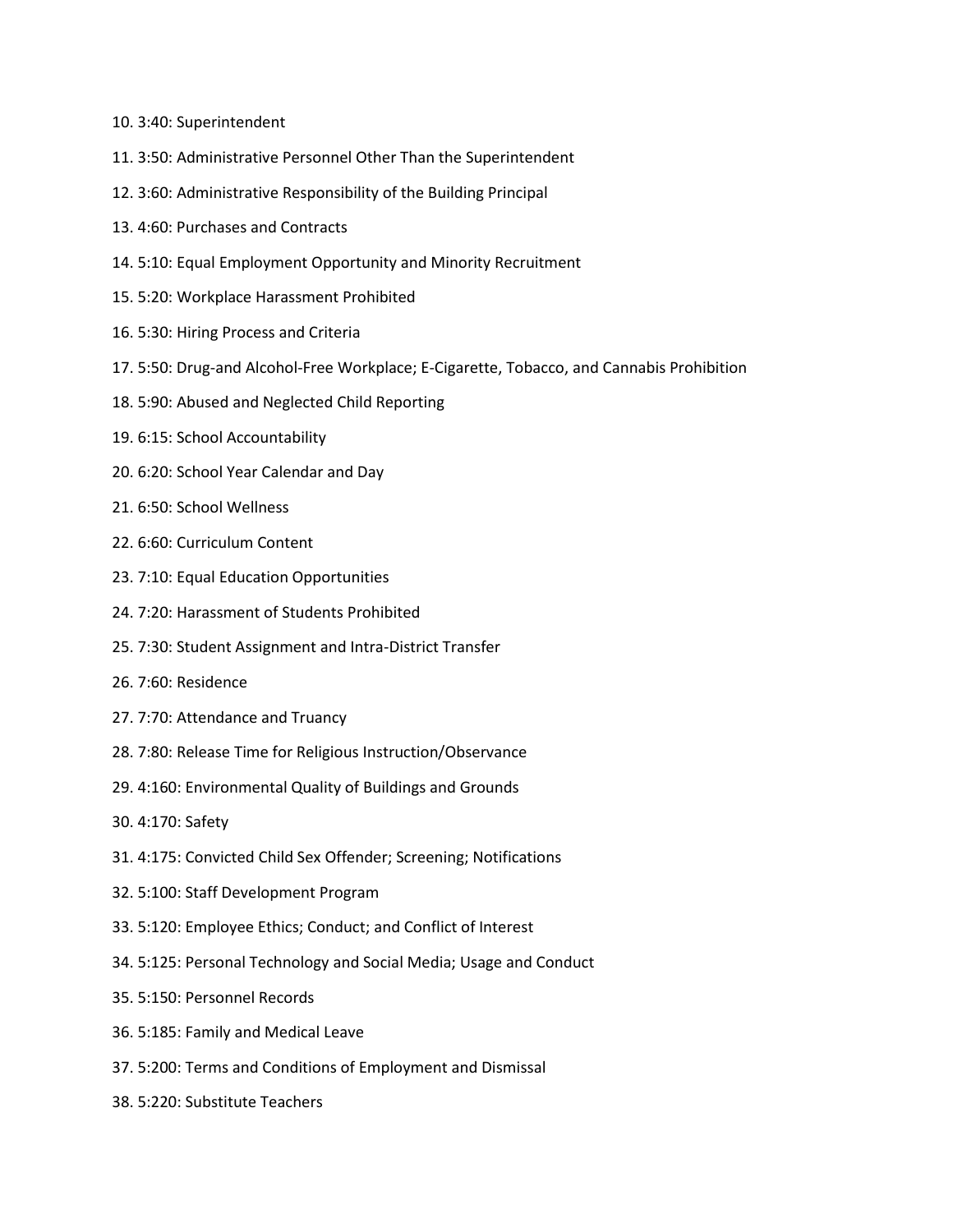- 39. 5:250: Leaves of Absence
- 40: 5:330: Sick Days, Vacation, Holidays, and Leaves
- 41. 6:120: Education of Children with Disabilities
- 42. 6:135: Accelerated Placement Program
- 43. 6:180: Extended Instructional Programs
- 44. 6:300: Graduation Requirements
- 45. 6:340: Student Testing and Assessment Program
- 46. 7:150: Agency and Police Interviews
- 47. 7:160: Student Appearance
- 48. 7:180: Prevention of and Response to Bullying, Intimidation, and Harassment
- 49. 7:190: Student Behavior
- 50. 7:200: Suspension Procedures

51. 7:240: Conduct Code for Participants in Extracurricular/Co-Curricular/ Intra-Curricular Activities and Users of Parking Facilities

- 52. 7:250: Student Support Services
- 53. 7:260: Exemption from Physical Education
- 54. 7:290: Suicide and Depression Awareness and Prevention
- 55: 7:310: Restrictions on Publications; Elementary Schools
- 56. 7:315: Restrictions on Publications; High Schools
- 57. 7:340: Student Records
- 58. 7:345: Use of Educational Technologies; Student Data Privacy and Security
- 59. 4:165: Awareness and Prevention of Child Sexual Abuse and Grooming Behaviors
- 60. 2:220-E3: Exhibit Closed Meeting Minutes
- 61. 2:220-E8: Exhibit Board of Education Records Maintenance Requirements and FAQs

## IX. OTHER ACTION ITEMS

- A. Approval of Consent Agenda Items
	- B. Personnel
	- 1. Resignations or Terminations